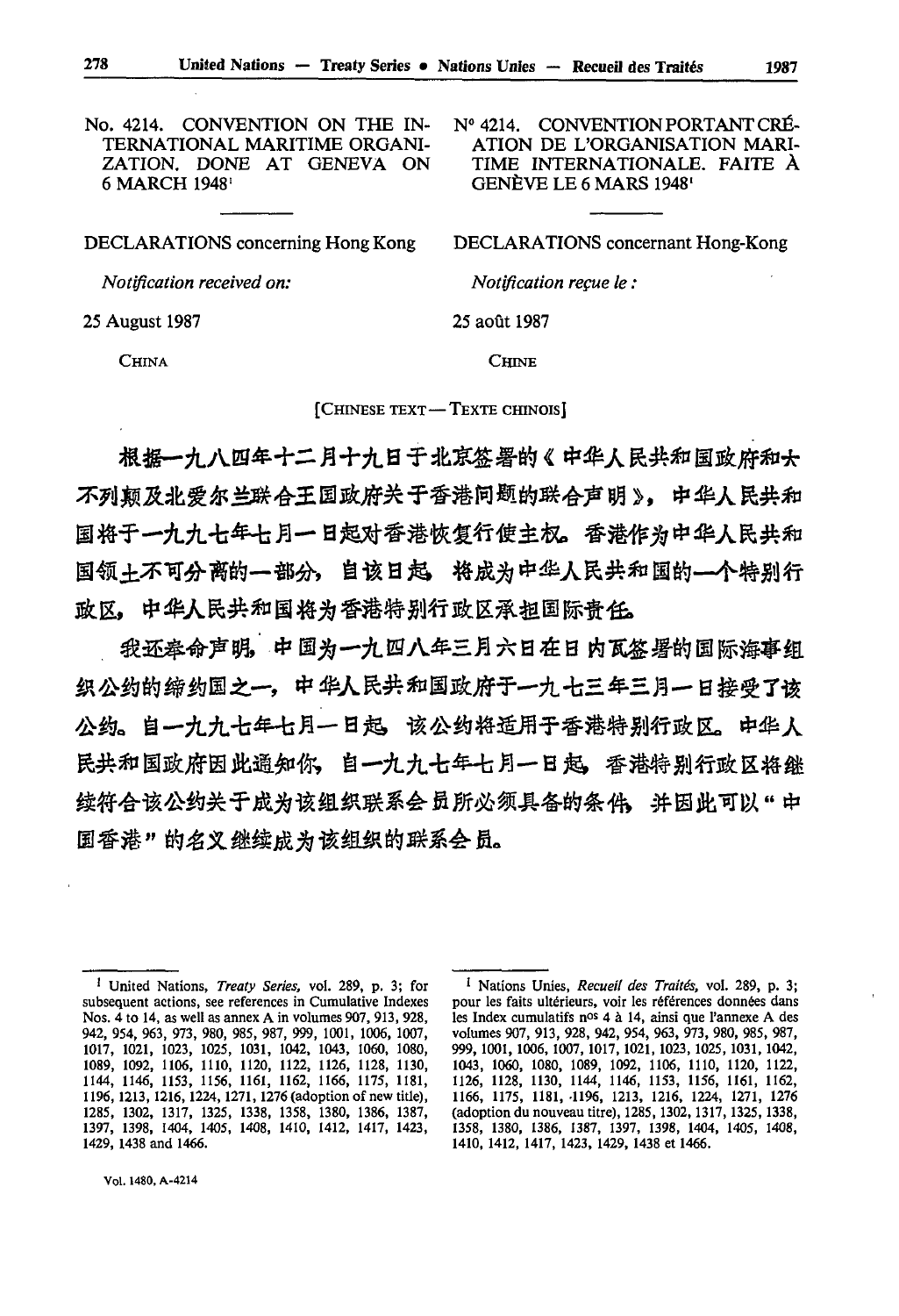## [TRANSLATION] '

In accordance with the Joint Declaration of the Government of the People's Republic of China and the Government of the United Kingdom of Great Britain and Northern Ire land on the Question of Hong Kong signed in Beijing on 19 December 1984, the People's Republic of China will resume the exercise of sovereignty over Hong Kong with effect from 1 July 1997. Hong Kong, as an inseparable part of the territory of the People's Republic of China, will become a special administrative region with effect from that date. The People's Republic of China will have interna tional responsibility for the Hong Kong Special Administrative Region.

I am also instructed to declare that since China is a contracting state to the Convention on the International Maritime Organization, signed in Geneva on 6 March 1948, and the Government of the People's Republic of China accepted the convention on 1 March 1973, the said convention will apply to the Hong Kong Special Administrative Region with effect from 1 July 1997. Accordingly, the Government of the People's Republic of China notifies you that, with effect from 1 July 1997, the Hong Kong Special Administrative Region will continue to meet the essential re quirements of the convention for being an as sociate member of the organization, and therefore may, using the name of "Hong Kong, China", continue to be an associate member of the organization.

## [TRADUCTION]<sup>1</sup>

Conformément à la Déclaration commune du Gouvernement de la République populaire de Chine et du Gouvernement du Royaume-Uni de Grande-Bretagne et d'Irlande du Nord sur la question de Hong-Kong, signée à Bei jing le 19 décembre 1984, la République popu laire de Chine exercera à nouveau sa souve raineté sur Hong-Kong à partir du 1er juillet 1997. En tant que partie inséparable du terri toire de la République populaire de Chine, Hong-Kong deviendra une région administra tive spéciale à compter de cette date. La République populaire de Chine sera res ponsable au niveau international de la région administrative spéciale de Hong-Kong.

J'ai également reçu pour instruction de déclarer que, étant donné que la Chine est un Etat contractant à la Convention portant cré ation de l'Organisation maritime internatio nale, signée à Genève le 6 mars 1948, et que le Gouvernement de la République populaire de Chine a accepté cette convention le 1<sup>er</sup> mars 1973, ladite convention s'appliquera à la région administrative spéciale de Hong-Kong à partir du 1<sup>er</sup> juillet 1997. Par conséquent, le Gouvernement de la République populaire de Chine vous informe que, à compter du  $1<sup>er</sup>$  juillet 1997, la région administrative spéciale de Hong-Kong continuera à remplir les condi tions essentielles définies par la Convention pour être membre associé de l'Organisation et pourra donc, sous le nom de «Hong-Kong (Chine)» continuer à être membre associé de l'organisation.

<sup>&</sup>lt;sup>1</sup> Translation provided by the Government of China.  $1$  Traduction fournie par le Gouvernement chinois.